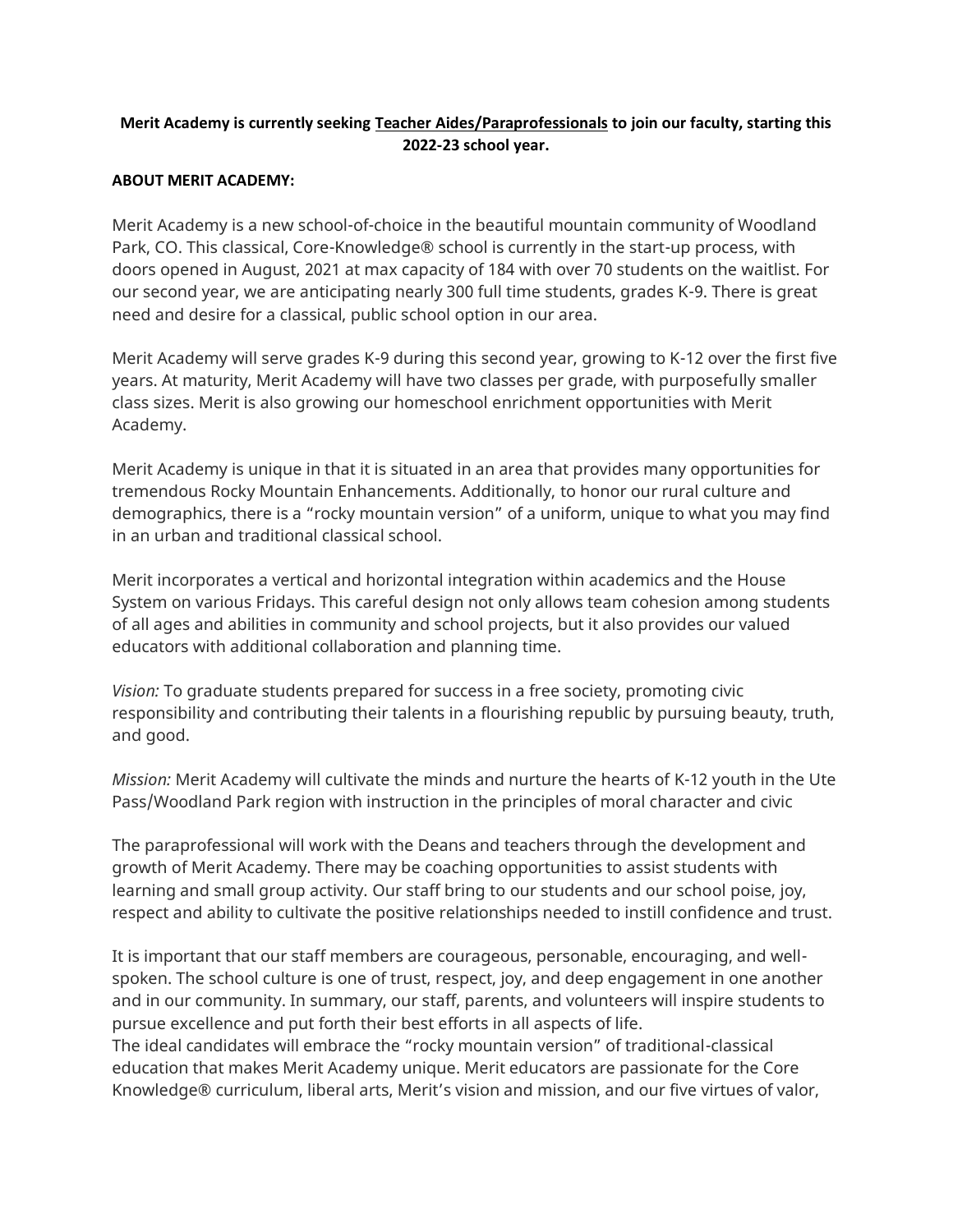perseverance, responsibility, goodness, and friendship. Staff also embrace and support the ideas and philosophy of America's Founding.

## **DUTIES & RESPONSIBILITIES:**

- Assist with grading, attendance and instructional centers, etc.
- Assist students with classroom activities.
- Provide curriculum instructional delivery to both individual and small groups to ensure mastering of subjects.
- Supervise and monitor students during playground, lunchroom, field trips, passing periods, classroom activities, etc.
- Assist injured or sick students to the health room
- Cover classroom for short periods when the teacher is called out of the classroom
- Prepare classroom materials: laminating, copying, filing, etc
- Work under the guidance of a teacher and are not expected to create lesson plans
- Work with small groups of students on academic work
- Provide extra support in classrooms.
- Other duties, as assigned

#### **KNOWLEDGE & SKILLS:**

- Ability to relate to students and an appreciation of their desire for understanding and ageappropriate levels of fun and interaction
- Contributes to a collegial faculty throughout the school
- A commitment to Core Knowledge®, classical education, school choice, and the positive contributive culture of Merit Academy
- An understanding of charter schools or other schools-of-choice
- Able to communicate with poise, kindness, and humility
- Desire for professional development, growth and mentorship

#### **REQUIRED QUALIFICATIONS:**

- High School Diploma or equivalent
- Prior experience working with children
- Well written, well spoken
- Proficient language, math, writing and communication skills.
- Mastery of general office equipment
- Mastery of or able to quickly master PowerSchool (Student Information System) and other programs for assessment and to support teacher and student performance
- Personable and professional with students, staff, and parents
- Conviction in Merit Academy's vision, mission and in a classical, liberal arts education
- Ability to maintain confidentiality

#### **PREFERRED QUALIFICATIONS**

- Post-secondary study in education, child development, liberal arts, or similar field
- Experience in a school setting (charter or independent school preferred)